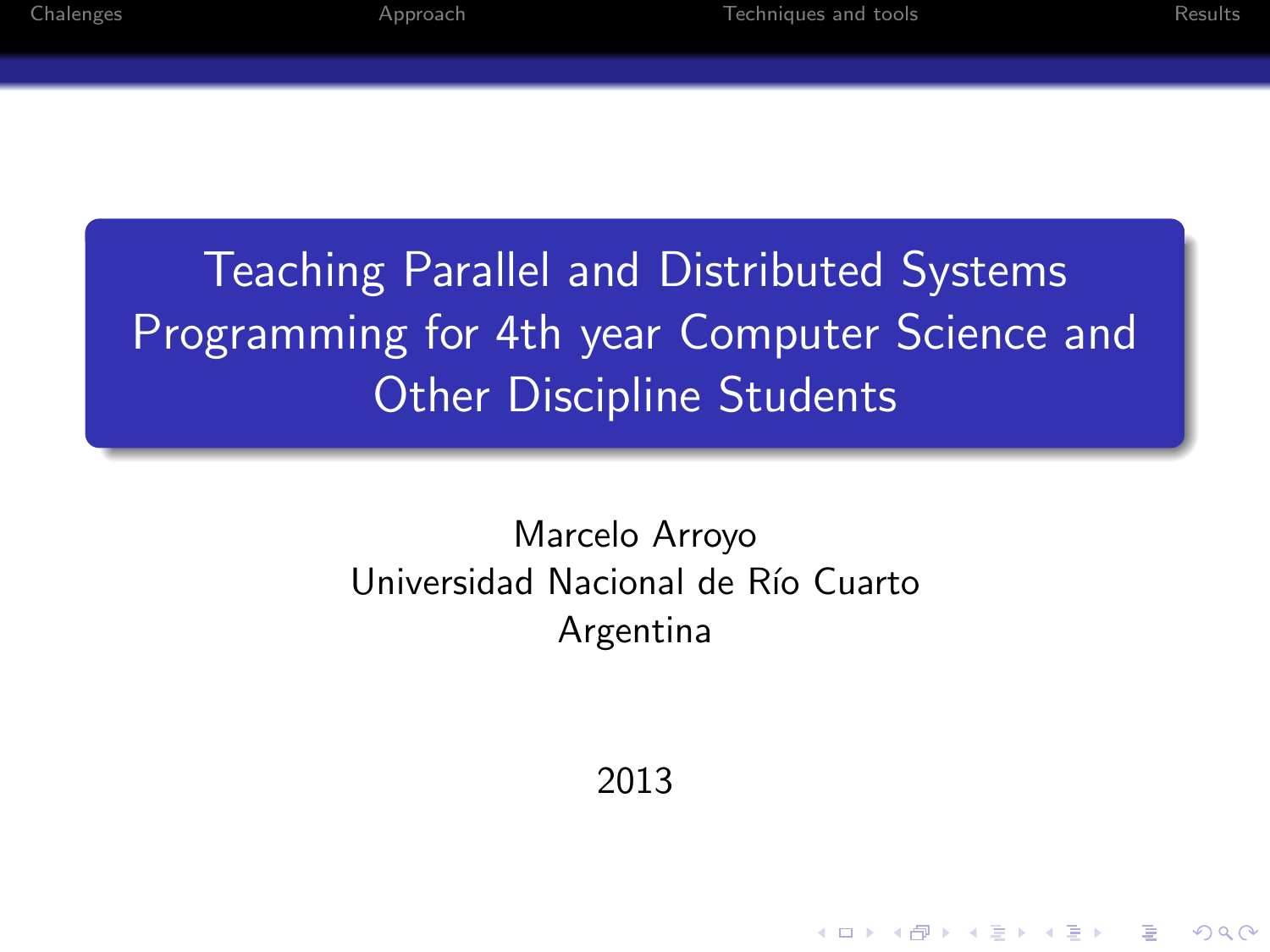# Table of contents









K ロ ▶ K @ ▶ K 할 ▶ K 할 ▶ ... 할 ... 900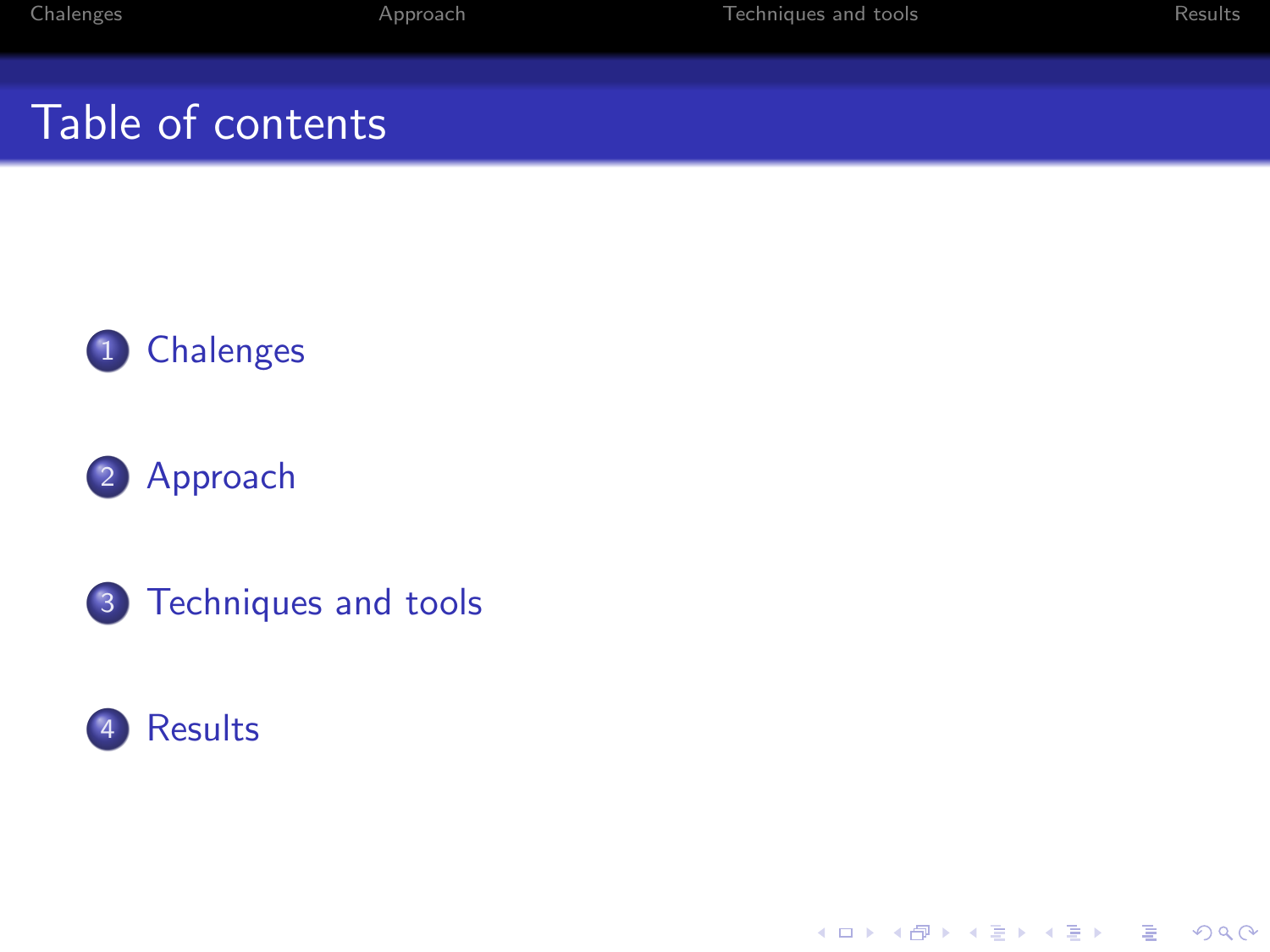**KORK ERKER ADE YOUR** 

## **Challenges**

### Teaching PDC

#### Teaching parallel and distributed systems programming to:

- **1** Undergraduate computer science students
- <sup>2</sup> People from other disciplines (mathematics, engineering, physics, biology, . . . )

#### Problems

- Heterogeneity of knowledge
- <span id="page-2-0"></span>• Different expectations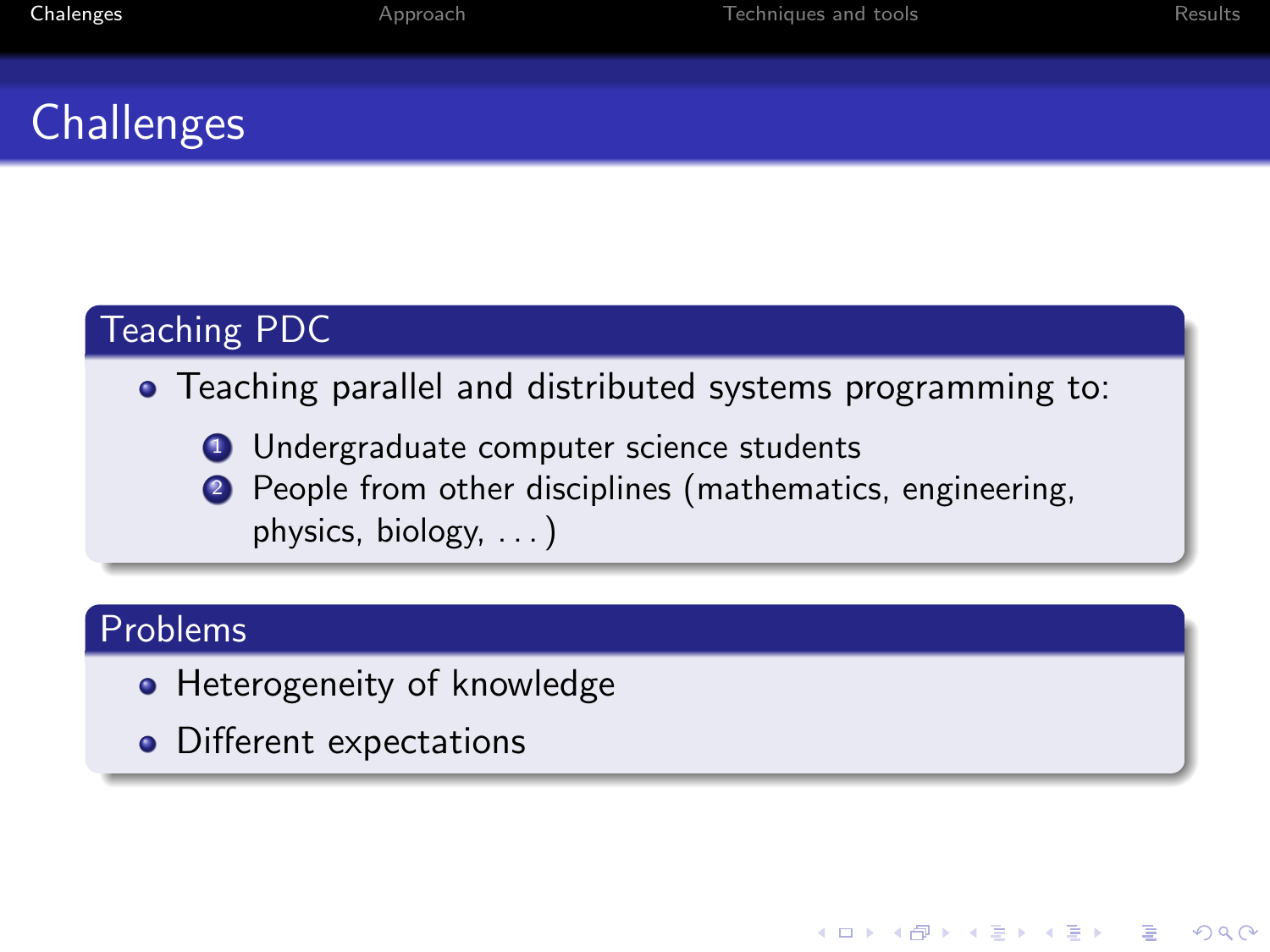**KORK ERKER ADE YOUR** 

# Students background

#### Computer science students

- 4th year students
- Good background on:
	- Programming language paradigms
	- Data structures and algorithms design
	- Concurrency topics

### Other students

- Basic skills on (imperative) programming
- Limited knowledge on data structures and algorithms
- Almost no background on concurrency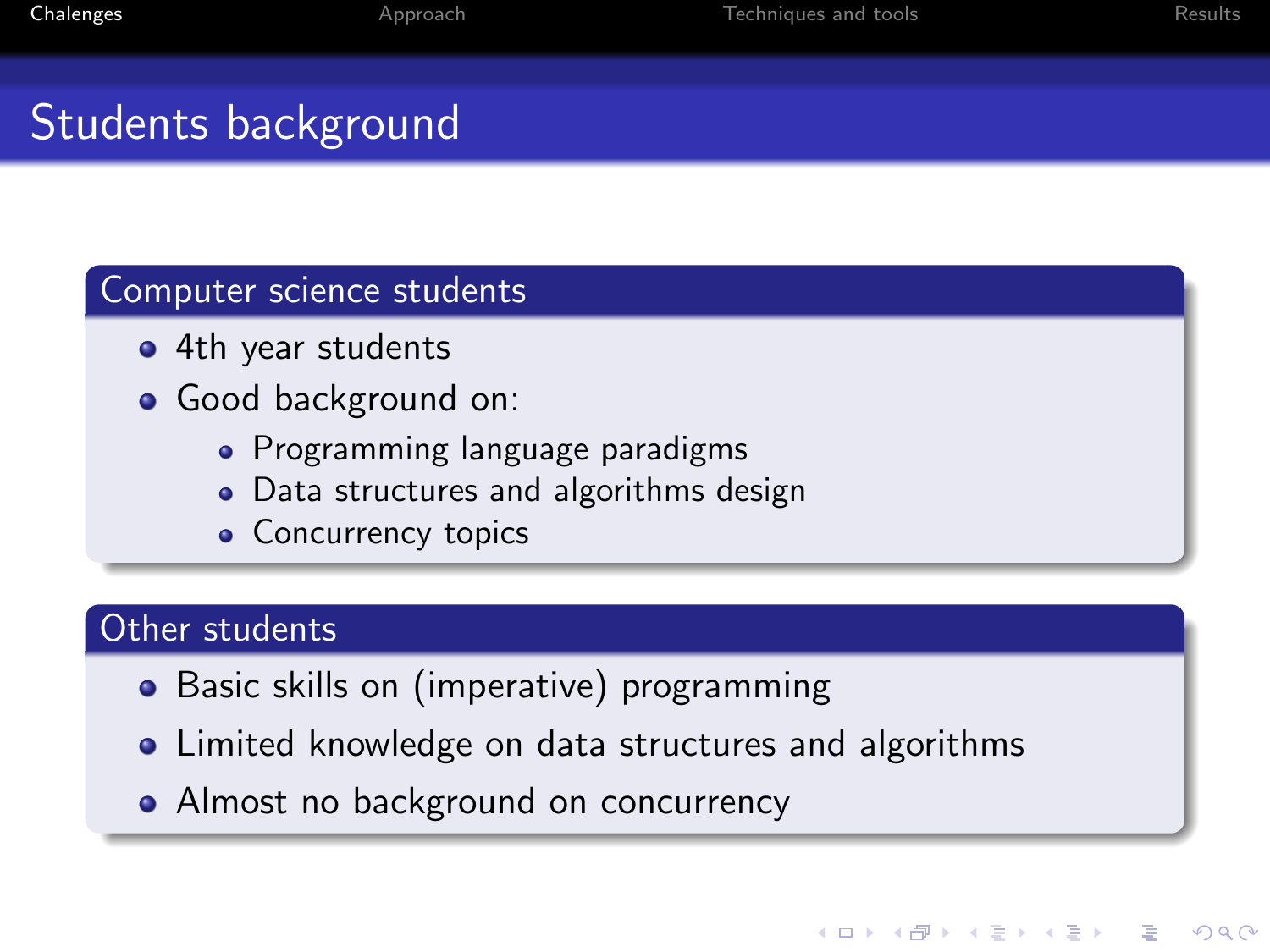## Approach

#### Top-down approach

- Using high-level parallel patterns and skeletons
	- **1** Introduce classical problems (matrix multiplication, sorting, searching, ...)
	- 2 Solve applying patterns
	- <sup>3</sup> Do performance analysis
	- <sup>4</sup> Study/analyse/extend/improve pattern internals (threads,  $MPI, \ldots)$

### Advantages

- Reduce the gap with sequential programming
- Allow students to focus on problem solving
- <span id="page-4-0"></span>• Students are enthusiastic from the beginning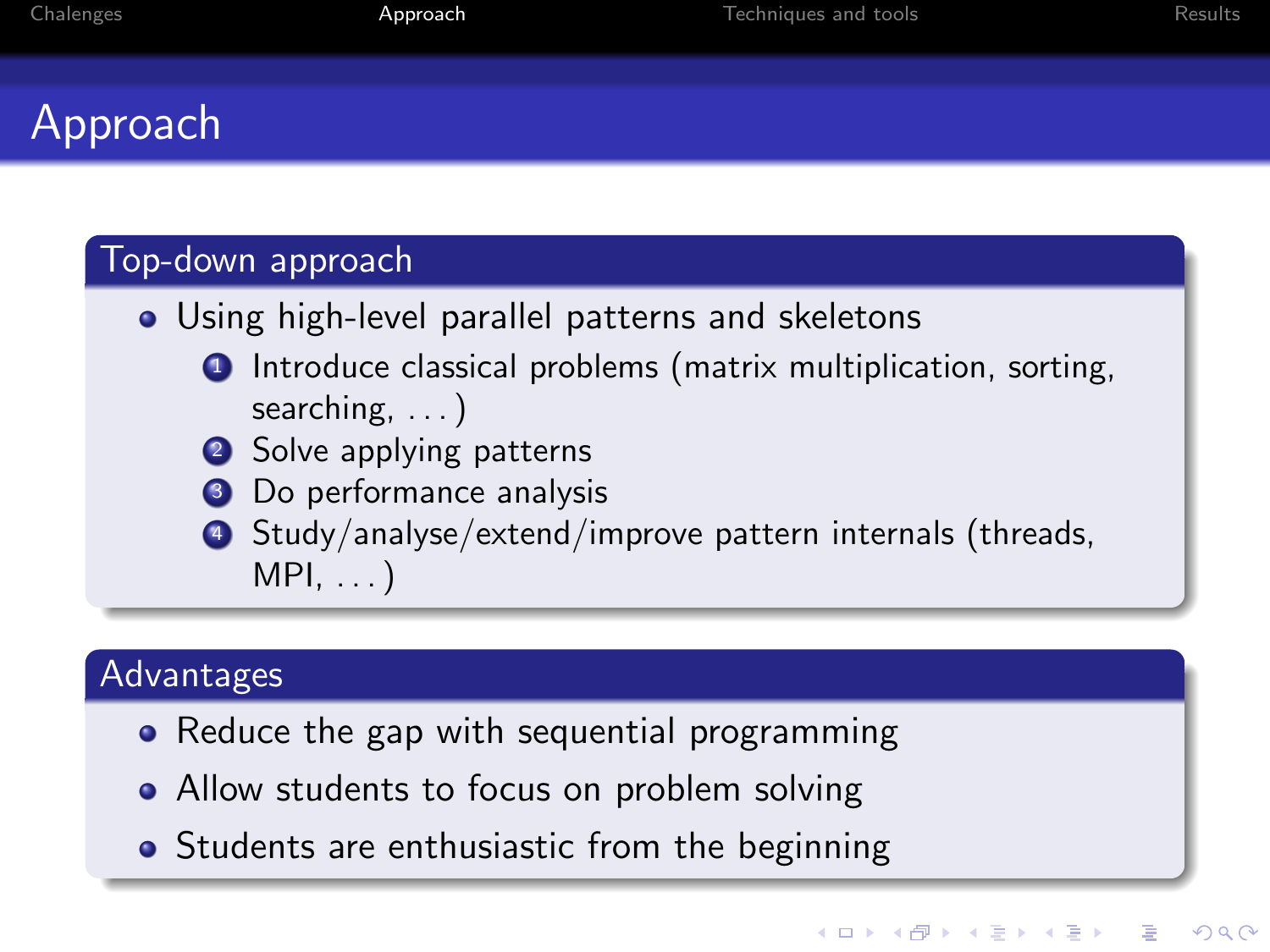# Tools

### Parallel patterns

- Object-oriented parallel patterns
- $\bullet$  C++ parallel skeletons (templates meta-programming)
	- SkeTo, VecCL, pdt, ...
- Targets on threads, openmp, MPI, CUDA and OpenCL
- Patterns hide implementation targets
- Patterns presented graphically
- Each pattern has its corresponding (high level) contract

### Students differentiation

- Computer science students are encouraged to develop new patterns (or implement new targets)
- <span id="page-5-0"></span>• Other students focus on problem solving and performance improvements